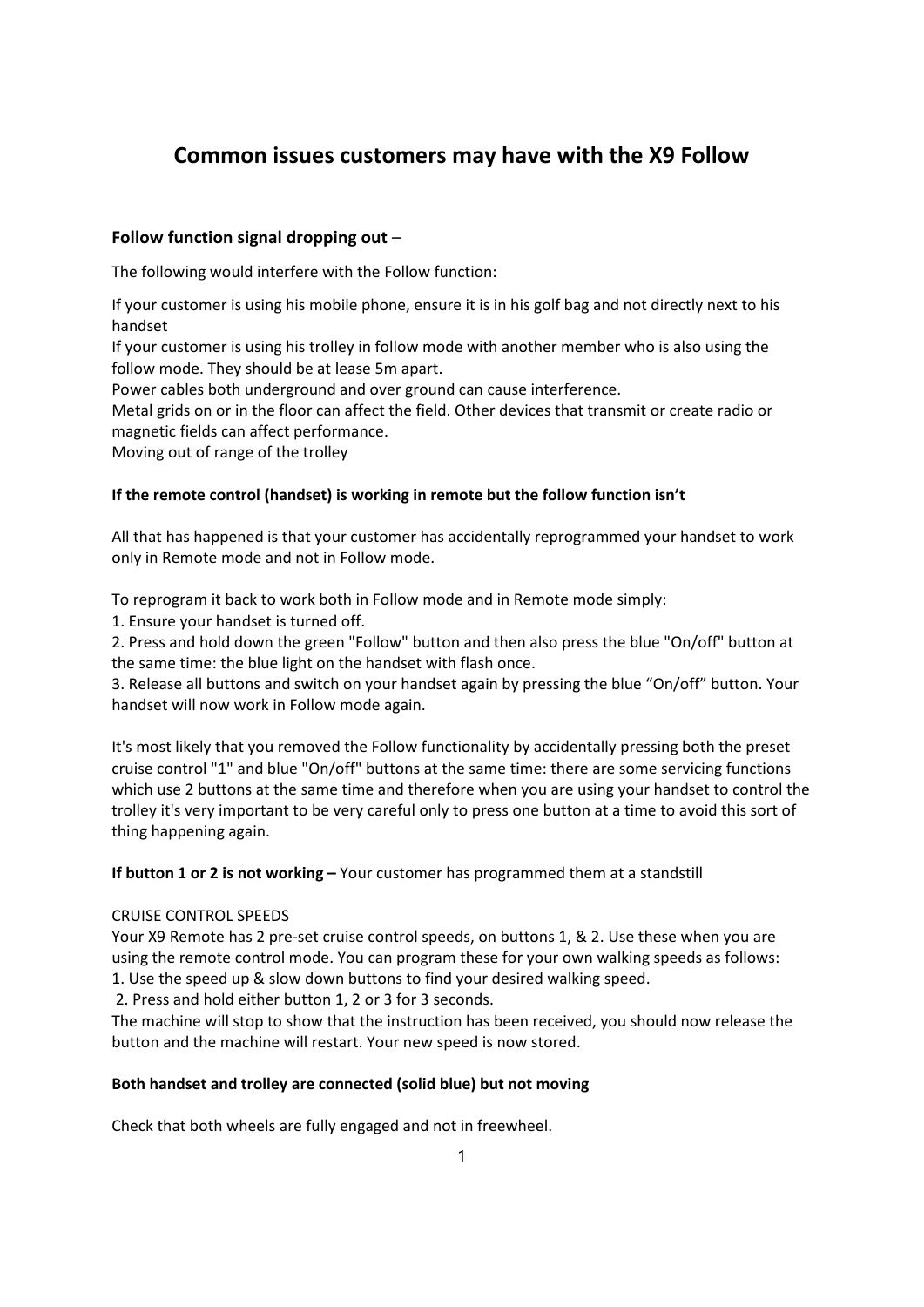#### **Handset is showing red all the time**

Ask the customer if they have used **another** charger to charge the handset. If they have, they may have blown the charging circuit inside. The handset will need to be replaced (not covered under warranty)

Ask the customer to open the handset. It could be that the battery has swollen and is pressing on the PCB. (Send photo to SG) Replace with new battery. Connect the battery lead making sure that the 2 Silver pins are facing you when you connect the battery to the PCB

#### **Handset is showing green when plugged in but does not switch on when the charger is removed.**

The battery in your handset has a lead that should be connected to the PCB this may have become disconnected. (Send photo to SG) Connect the battery lead making sure that the 2 Silver pins are facing you when you connect the battery to the PCB

#### **Trolley is acting strange in Follow mode and is erratic**

Make sure both wheels are fully engaged. (one may be in freewheel) Make sure the bag is not too light (Maximum weight 14kg) Ensure customer is walking at a smooth pace and not changing direction erratically Ensure customer has the handset clipped to his back pocket or belt and not in his hand. Also ensure the handset is always next to the trolley and that the customer is not stood in between the handset and the trolley.

#### **Trolley is zigzagging behind customer**

Make sure customer has handset attached to his back pocket (not inside his pocket) and not in his hand.

Make sure the customer is not continually looking behind to see if the trolley is following. Make sure both wheels are fully engaged and one of them is not in freewheel.

Check that customer has trimmed his wheels (Taken from the manual)

TRIM ADJUSTMENT As the motors wear, your machine may develop a bias. If this happens, you can adjust the right/left trim as follows:

1. Ensure that your machine is on a flat surface and that your golf bag is balanced (no heavy items in side pockets).

2. Hold down the lower left two buttons (1 and 3) for three (3) seconds. The machine will start moving forwards.

3. Use the left & right buttons to fine tune the direction until the machine is travelling in a straight line. Alternatively press the forward button to restore the factory setting. 4. Press STOP to store the new setting.

#### **Your customer complains that the trolley is hitting his legs when he stops**

Your customer has the Glide stop button on. When he stops the trolley will glide to a stop. Your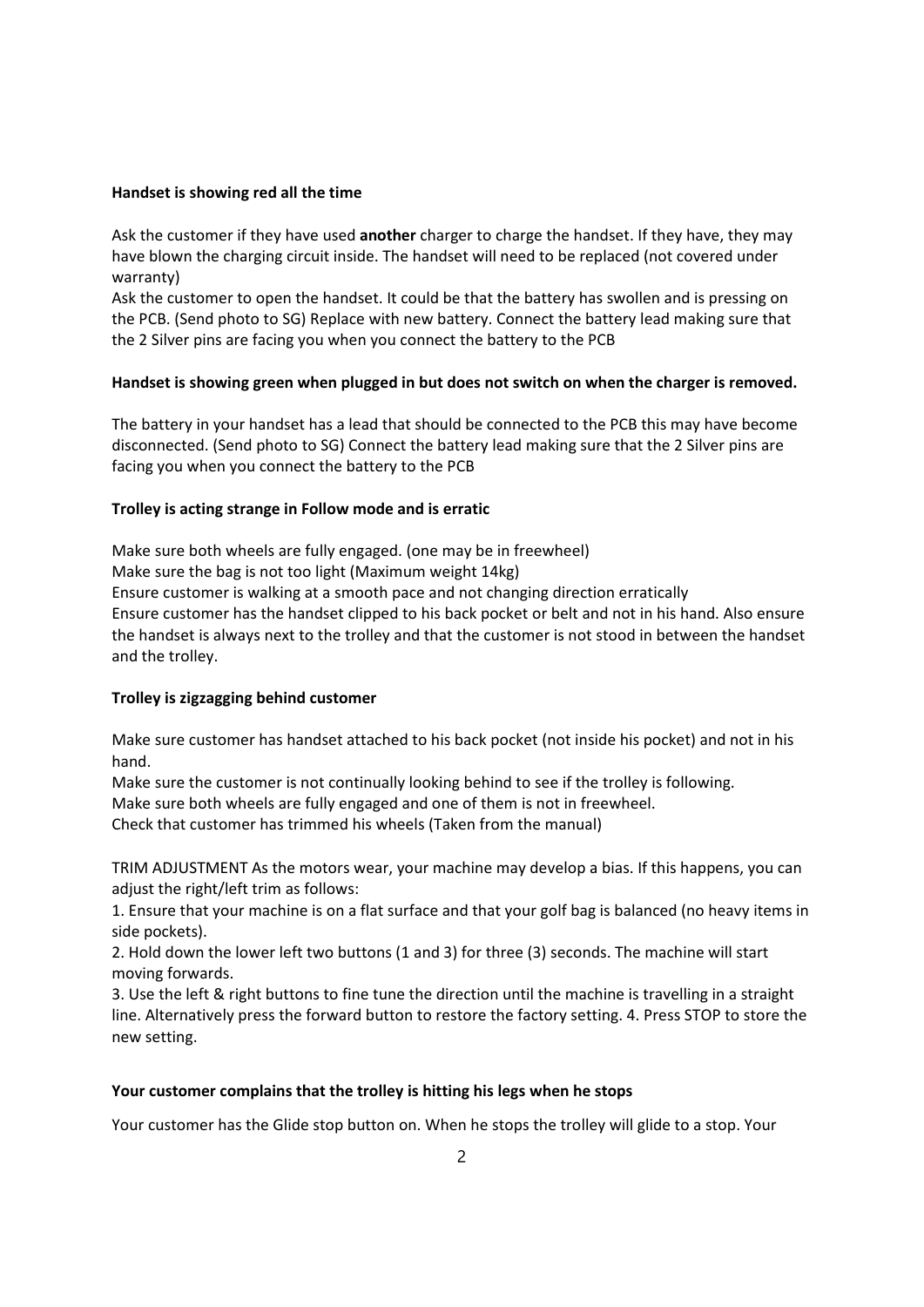customer will need to press stop before pressing the Follow function. This will deactivate the Glide stop button.

The following video shows the difference between the Glide Stop and the Stop buttons https://youtu.be/tKFhtmbKbR0

## **Common Issues customers have with the X9 Remote**

**If button 1 2 or 3 is not working –** Your customer has programmed them at a standstill

## CRUISE CONTROL SPEEDS

Your X9 Remote has 3 pre-set cruise control speeds, on buttons 1, & 2. Use these when you are using the remote control mode. You can program these for your own walking speeds as follows: 1. Use the speed up & slow down buttons to find your desired walking speed.

2. Press and hold either button 1, 2 or 3 for 3 seconds.

The machine will stop to show that the instruction has been received, you should now release the button and the machine will restart. Your new speed is now stored.

## **Both handset and trolley are connected (solid blue) but not moving**

Check that both wheels are fully engaged and not in freewheel.

## **Handset is showing red all the time**

Ask the customer if they have used **another** charger to charge the handset. If they have, they may have blown the charging circuit inside. The handset will need to be replaced (not covered under warranty)

Ask the customer to open the handset. It could be that the battery has swollen and is pressing on the PCB. (Send photo to SG) Replace with new battery. Connect the battery lead making sure that the 2 Silver pins are facing you when you connect the battery to the PCB

#### **Handset is showing green when plugged in but does not switch on when the charger is removed.**

The battery in your handset has a lead that should be connected to the PCB this may have become disconnected. (Send photo to SG) Connect the battery lead making sure that the 2 Silver pins are facing you when you connect the battery to the PCB

#### **The customer complains his trolley does not go in a straight line**

TRIM ADJUSTMENT As the motors wear, your machine may develop a bias. If this happens, you can adjust the right/left trim as follows:

1. Ensure that your machine is on a flat surface and that your golf bag is balanced (no heavy items in side pockets).

2. Hold down the lower left two buttons (1 and 3) for three (3) seconds. The machine will start moving forwards.